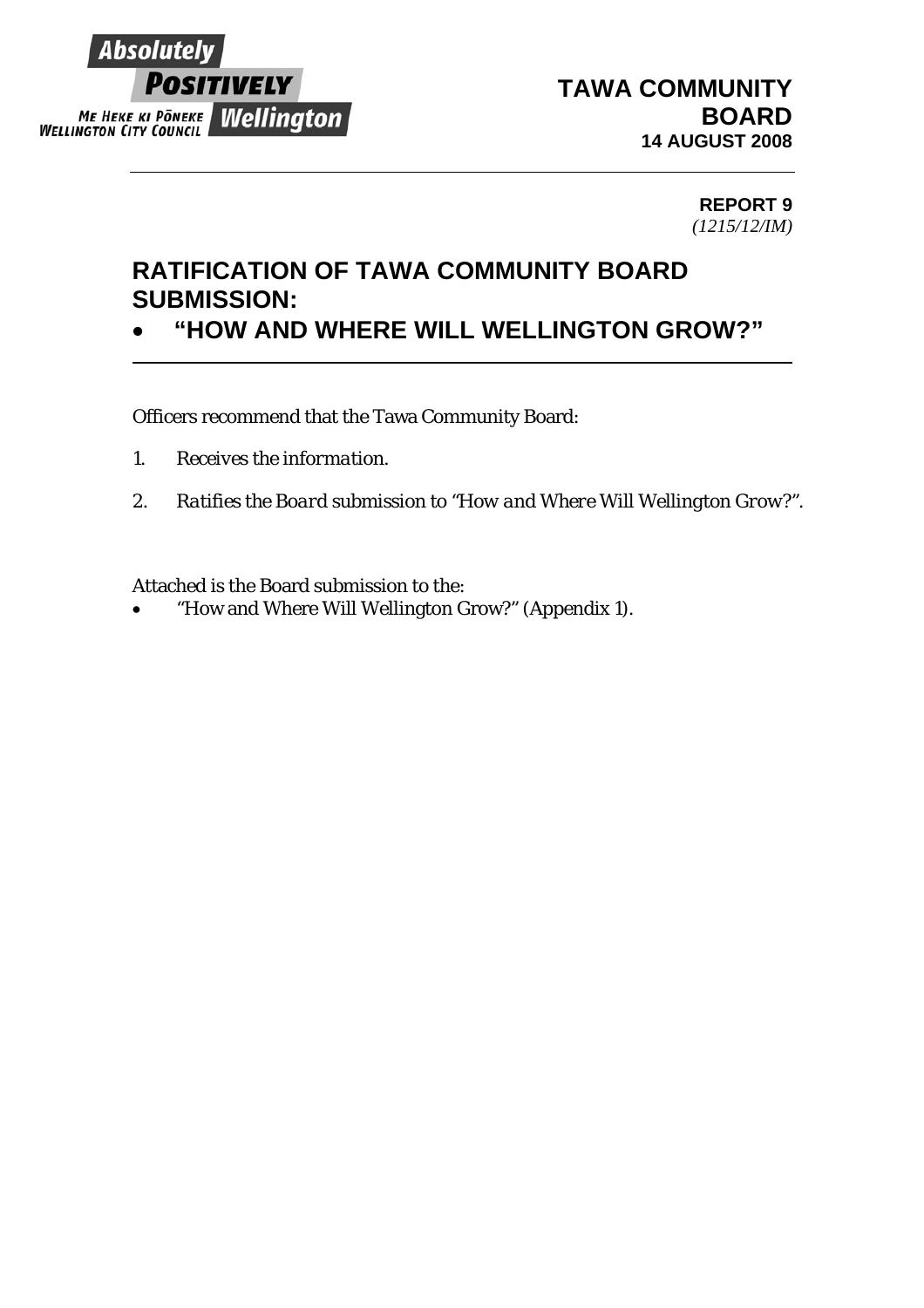# **APPENDIX 1**

## **HOW AND WHERE WILL WELLINGTON GROW?**

## **Proposal for change and character protection**

## **SUBMISSION ON BEHALF OF THE TAWA COMMUNITY BOARD**

The Tawa Community Board (TCB) has the following submission to make on "How and where will Wellington Grow?"

 The TCB has discussed the proposal with a significant number of people within the community through the various meetings that have been held and in discussions with the other community groups that we belong to.

As expected the community response has been varied and there are some who support the changes whilst others are very much against the changes. Overall the majority of people in the community are happy with some of the proposed changes but they are concerned that their issues will not be addressed by the Wellington City Council (WCC).

The TCB has tried to look at the issues from both perspectives and this submission outlines the concerns that the community had but also how WCC could change the proposal so that it is acceptable to the Tawa community.

The TCB hopes that the WCC will look at the issues and changes with an open mind so that we can all move forward together for the betterment of the Tawa community.

The TCB:

- 1. Accepts that there will be future growth in population and some form of infill housing, including multi storied (2 to 3 levels), may be necessary in the future.
- 2. Believes that the Tawa community needs to be consulted and have input in to the areas and boundaries that would be re-designated under the rule changes. Such rules should take into account the neighbouring properties.
- 3. Believes that any infill housing or multi storied buildings must fit in with the style of neighbouring properties and not create "cheap or low cost housing".
- 4. Believes that the proposal must include WCC involvement in the redevelopment of the city centre.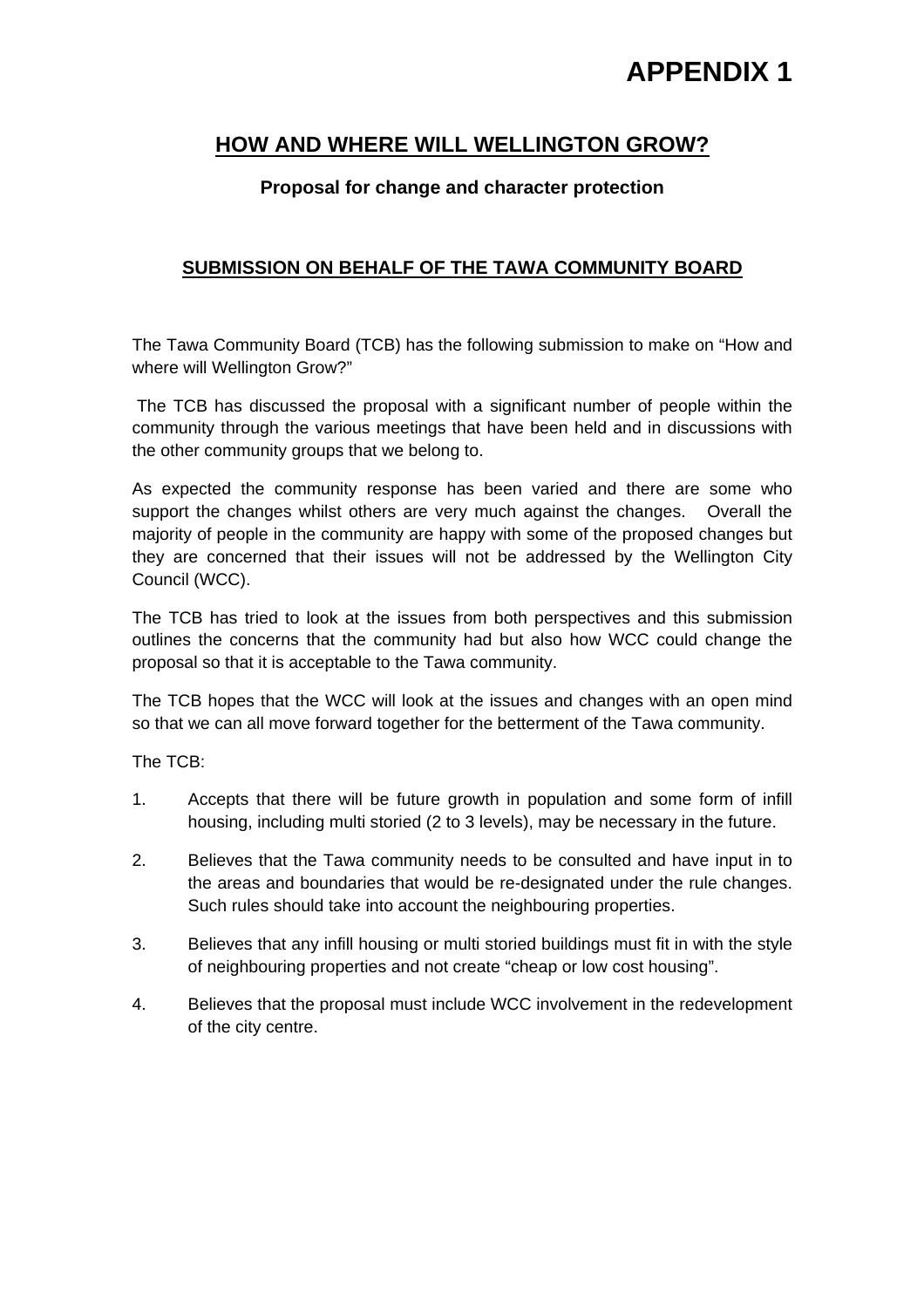#### **Future growth**

Most of the community agree that there will be some growth over the next 45 years. Most residents agreed that the growth should take place in areas that have the right infrastructure to support that growth.

Most people agree that growth within the Wellington region should be planned, and that some form of cohesive city wide approach was preferred, rather than the current ad hoc process. In principle, there was support for the proposed changes in Tawa, but not with the proposed boundaries or zones.

At the meetings there was general agreement that Tawa did have the right infrastructure for an increase in the number of residents as long as the concerns that the community have, are dealt with.

The community will not support the proposal if there is a large increase in the population. The community is concerned that a large increase in the population will change the character of the community forever and that growth needs to be managed so that this does not happen.

#### **Zones and Boundaries**

It was generally agreed by the community that residents did not favour the boundaries and zones that were proposed by the WCC planning team. The zones and boundaries were too large and some of the streets specified should not have been included in the proposal.

Tawa residents would expect the planning team to work with the community to identify what streets and what areas should be designated for the proposed change. The proposal to designate two zones based on walking time would not be accepted by the community.

Most residents with whom we spoke would accept some form of infill housing, including multi-storey, as long as these buildings were located in appropriate areas, and that they were not classified as "cheap or low cost" housing. The majority of the community are against "cheap or low cost housing" and we have had a significant number of residents that have raised this issue with us.

Some residents felt that the town centre area or some other area like Tawa Junction could be used for a multi-storey development.